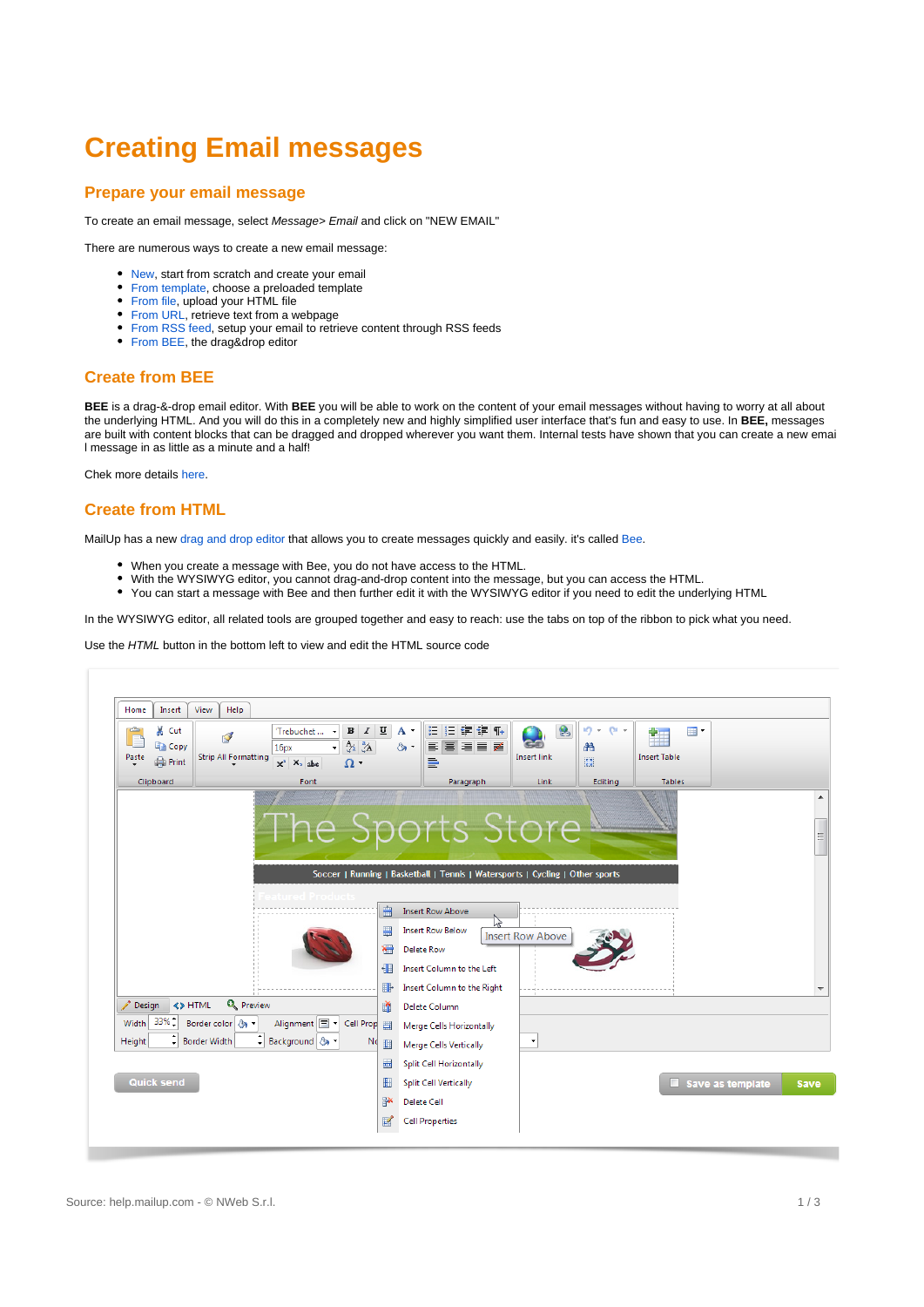## **Best Practices for creating a successful email message**

Once you are ready to send the message:

- 1. Always send the message to a Test group first. Unless you do so, it's impossible for you to verify that tracked links and the unsubscribe to link work. (A default group is set up in the groups list marked TEST.)
- 2. Insert an automatic unsubscribe link into any e-mail message by using the "Uns" button in the HTML editor (New From File). The system will add a [http://[unsubscribe]/|http://unsubscribe/] link to the which will be dynamically activated during the delivery of the message.
- 3. **Automated Tracking**: You can also track all links that exist in your message by clicking the Advanced button on the HTML Editor page. Technically speaking, the string "[track]" is added to the URL. So <http://www.myWebSite.com> would become http://\[track\]www. myWebSite.com – As mentioned above, these links will not work in the message preview window, because of the "[track]" string. They will work only as a received message. So always add your own email to a test group and send the message to that test group to verify that all links in the message work properly before you send the message to an active recipient group.

| Advanced                                                                                                                              |                   |
|---------------------------------------------------------------------------------------------------------------------------------------|-------------------|
| Automated link tracking (?)<br><b>EXAMPLE HTTPS ID Mailto EXAMPLE PROPERTY PROPERTY</b><br>$\Box$ Tel                                 |                   |
| <b>Manual link tracking:</b><br>Current list settings:<br>Add these parameters to all links:<br>5<br><b>Track with Conversion Lab</b> | $\mathcal{L}_{2}$ |
| Customize HTML headings (?)                                                                                                           |                   |
| Subscription confirmation request (no statistics) (?)                                                                                 |                   |
|                                                                                                                                       | <b>SAVE</b>       |

- 4. **Manual Tracking**: If you are using the built-in HTML editor, you can manually add a link using the Insert Link feature in the HTML editor toolbar, and turning off the "Automated Link Tracking". To track the link, click on "Track This Link" in the pop-up window where the link is setup.
- 5. Double check the content of your message in order to **avoid it being classified as spam** (e.g.: you certainly don't want to add words typically used in SPAM messages in the Subject field). There is a lot of information on the Internet on how to avoid writing messages that end up being considered SPAM.
- 6. By default, your messages will include a header and a footer. You can find the contents of the default Header and Footer by clicking on the Header and Footer buttons on the Html setup page. We recommend that:
	- a. You leave the header as is. It's a simple link to a Web page that displays the same email content in a browser in case the recipient cannot properly view it in his/her email.
	- b. You add your address and contact information to the footer and leave the rest as is. Many countries' consumer privacy regulations require that you include your contact information in your email messages.
- 7. You can add Dynamic Fields (e.g. a customer's name) to the message by clicking the Dyn. Fields button. When the option is turned on, the system will automatically replace the tags you add to your message with the corresponding values. A list of tags is displayed at the bottom. For example, *Dear [first name] [last name]* could be used.